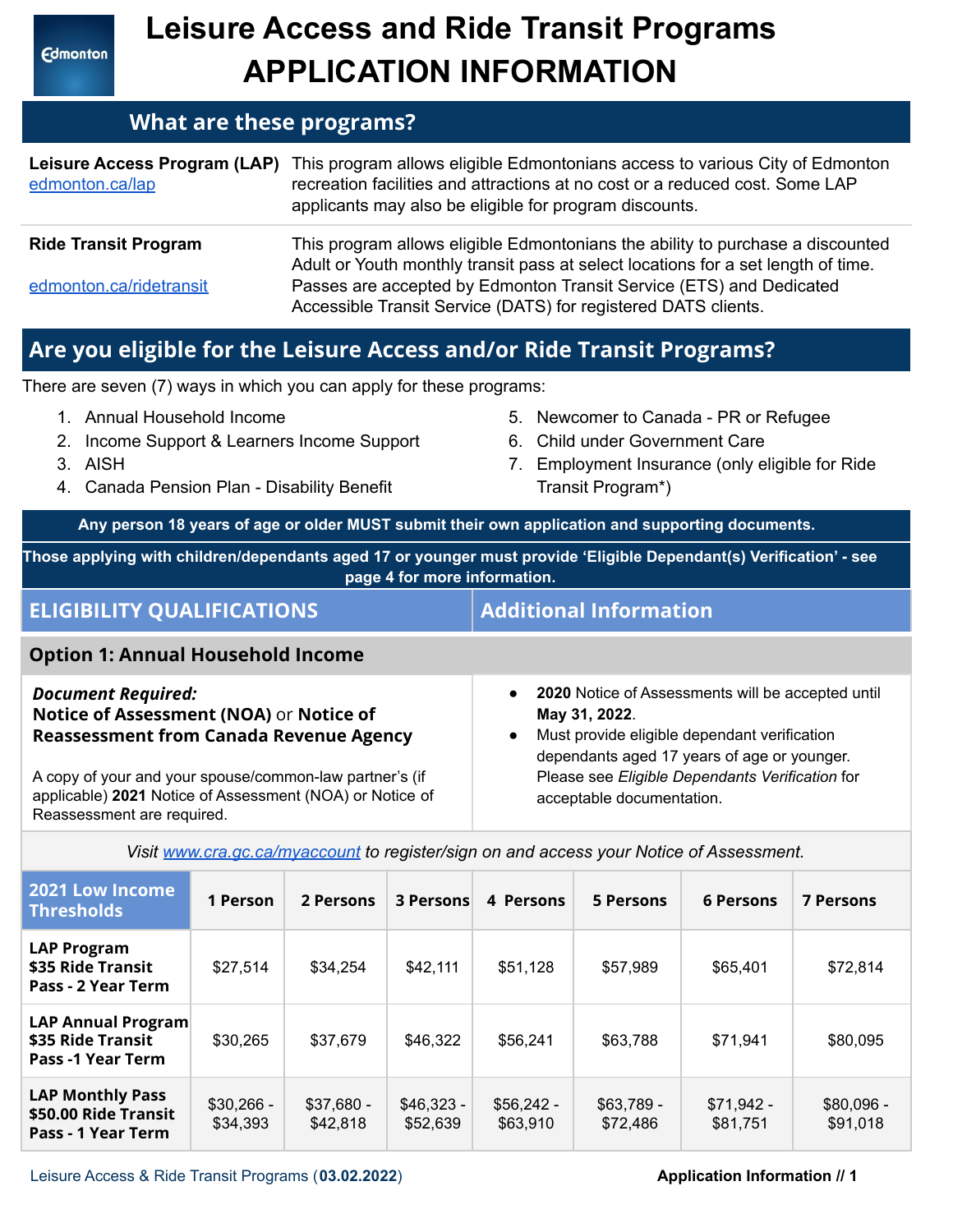### **Option 2: Income Support** or **Learner's Income Support**

#### *Document Required:*

**Health Benefits Statement** (found on the monthly Direct Deposit statement) **- Listing** *either* **Core Shelter** *or* **Core Essentials under Budget Information. Must be dated within the last 3 months.** *-or-*

**Learner Income Support - Funding Decision Letter for the current or upcoming academic year.**

- To qualify with your dependants aged 17 or younger, each dependant must be listed on your Health Benefits Monthly Statement. If your dependants are not listed, or the Health Benefits portion of the statement is voided, please submit additional documentation to qualify with them. Please see *Eligible Dependants Verification* for other acceptable documentation.
- Spouses or common-law partners must be listed on the application form to qualify.

#### **Option 3: Assured Income for the Severely Handicapped (AISH)**

| <b>Document Required:</b><br>Health Benefits Statement (found on the monthly<br>Direct Deposit statement) - Listing AISH Benefits.<br>Must be dated within the last 3 months.                                                                                              | Approved AISH applicants will qualify for a five year term.<br>• Spouse/common-law partners will also qualify if listed on<br>the Health Benefits Statement. To qualify, spouses or<br>common-law partners must be listed on the application<br>form if not on card.<br>Must provide eligible dependant verification dependants<br>aged 17 years of age or younger if they are not listed on<br>the card.<br>Eligible dependants aged 13 or younger will qualify for a 5<br>year term. Eligible dependants aged 14 or older will<br>qualify for 1-4 years, expiring on/after the youth is 18 yrs.<br>• If you are assisting an AISH recipient with applying<br>for these programs, please also submit the LAP -<br>Release of Information and Responsibility form. |  |  |  |  |
|----------------------------------------------------------------------------------------------------------------------------------------------------------------------------------------------------------------------------------------------------------------------------|--------------------------------------------------------------------------------------------------------------------------------------------------------------------------------------------------------------------------------------------------------------------------------------------------------------------------------------------------------------------------------------------------------------------------------------------------------------------------------------------------------------------------------------------------------------------------------------------------------------------------------------------------------------------------------------------------------------------------------------------------------------------|--|--|--|--|
| <b>Option 4: Canada Pension Plan - Disability Benefit</b>                                                                                                                                                                                                                  |                                                                                                                                                                                                                                                                                                                                                                                                                                                                                                                                                                                                                                                                                                                                                                    |  |  |  |  |
| <b>Document Required:</b><br>Canada Pension Plan T4A(P) Form - Listing Disability<br>Benefit amount - For the tax year 2021 showing<br>credits for Disability Benefit.                                                                                                     | • Spouse/common-law partners will also qualify if<br>listed on the application form.<br>• Must provide eligible dependant verification<br>dependants aged 17 years of age or younger.<br>Please see Eligible Dependants Verification for<br>acceptable documentation.                                                                                                                                                                                                                                                                                                                                                                                                                                                                                              |  |  |  |  |
| <b>Option 5: Newcomer to Canada within the Last Year</b>                                                                                                                                                                                                                   |                                                                                                                                                                                                                                                                                                                                                                                                                                                                                                                                                                                                                                                                                                                                                                    |  |  |  |  |
| <b>Document Required:</b><br><b>Confirmation of Permanent Residence (PR)</b><br>document (including signature and/or remarks),<br>with arrival dates within one (1) year - for each<br>person applying.<br>-or-<br><b>Defugee Drotection Claimant document, with Iccup</b> | • Any household family members that do not have these<br>documents will need to provide another qualifier.<br>• Must provide eligible dependant verification<br>dependants aged 17 years of age or younger who do<br>not have PR docs. Please see Eligible Dependants<br>Verification for acceptable documentation.<br>• Approved applicants will qualify for one (1) year and                                                                                                                                                                                                                                                                                                                                                                                     |  |  |  |  |

**Refugee Protection Claimant document, with Issue dates within one (1) year - for each person applying.**

will need to re-apply under one of the other eligibility

qualifiers for the following years.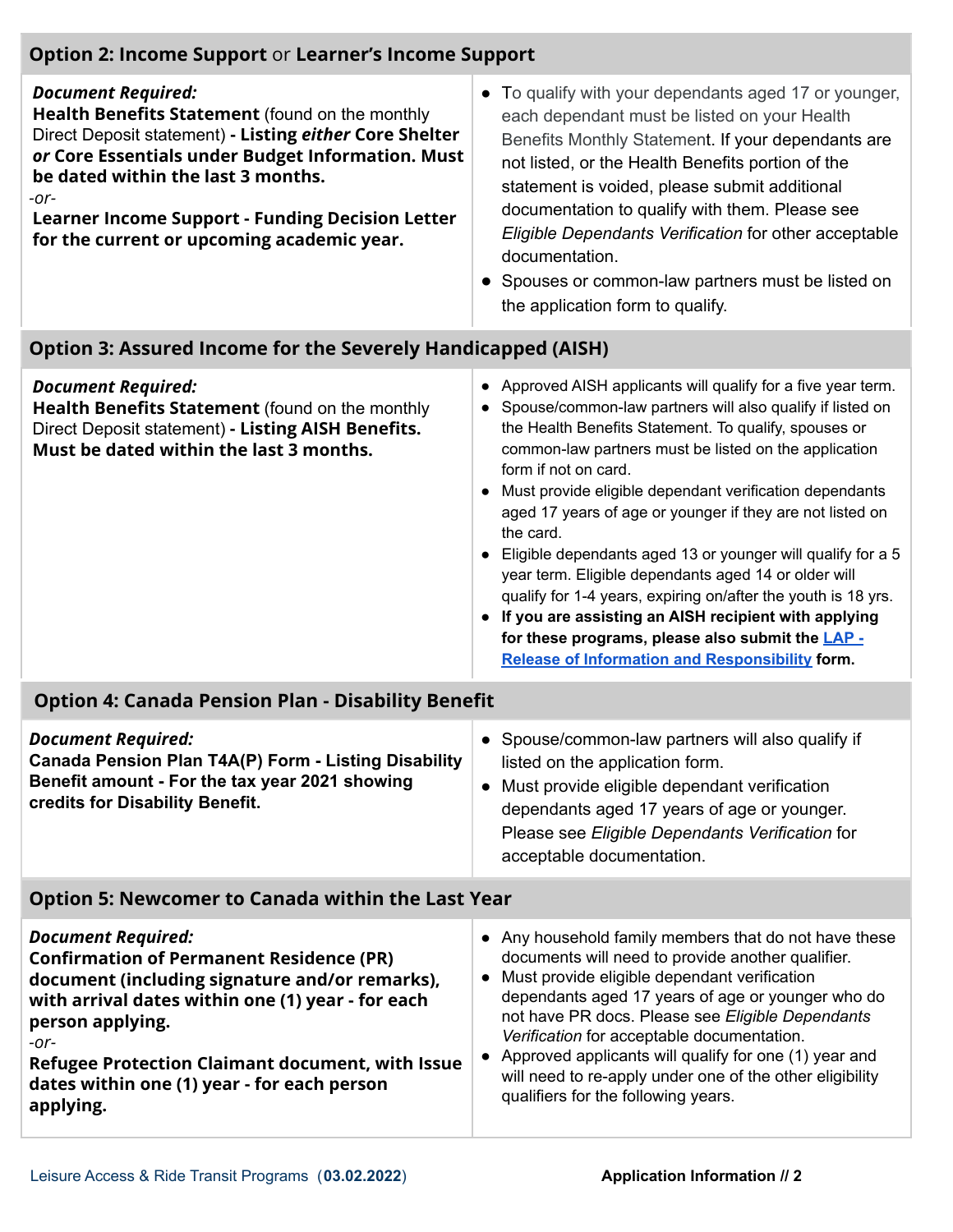| <b>Option 6: Child Under Government Care Aged 17 or Younger</b>                                                                                                                                                                                                                                                                                                                                                                                              |                                                                                                                                                                                                                                                                                                                                                                                                                                                                      |  |  |  |  |  |
|--------------------------------------------------------------------------------------------------------------------------------------------------------------------------------------------------------------------------------------------------------------------------------------------------------------------------------------------------------------------------------------------------------------------------------------------------------------|----------------------------------------------------------------------------------------------------------------------------------------------------------------------------------------------------------------------------------------------------------------------------------------------------------------------------------------------------------------------------------------------------------------------------------------------------------------------|--|--|--|--|--|
| <b>Documents Required:</b><br>-Delegation of Powers<br>-LAP: Release of Information and Responsibility<br>Form                                                                                                                                                                                                                                                                                                                                               | • Individuals under government care should also<br>submit the LAP - Release of Information and<br>Responsibility form - the individual who completes<br>this form will be considered the emergency contact.                                                                                                                                                                                                                                                          |  |  |  |  |  |
| A current copy of the Delegation of Powers that lists the<br>child and displays one of the following: foster parent,<br>kinship care provider, director of a foster care, or director<br>of child and youth facility is required. Some conditions<br>may apply.                                                                                                                                                                                              | The listed delegate should complete the application<br>$\bullet$<br>and all other required forms if possible.                                                                                                                                                                                                                                                                                                                                                        |  |  |  |  |  |
| Option 6: Employment Insurance (EI) or Canada Recovery Benefit (CRB)                                                                                                                                                                                                                                                                                                                                                                                         |                                                                                                                                                                                                                                                                                                                                                                                                                                                                      |  |  |  |  |  |
| <b>Document Required:</b><br><b>Employment Insurance (EI) or Canada Recovery</b><br>Benefit (CRB) Decision Letter dated within the last 60<br>days<br>$-Or-$<br><b>Employment Insurance (EI) or Canada Recovery</b><br>Benefit (CRB) My Latest Claim statement dated within<br>the last 60 days<br>$-Or-$<br><b>Employment Insurance (EI) or Canada Recovery</b><br><b>Benefit (CRB) Last Report Processed on statement</b><br>dated within the last 60 days | Spouse/common-law partners will also qualify if<br>listed on the application form.<br>Must provide eligible dependant verification<br>dependants aged 17 years of age or younger who do<br>not have PR docs. Please see Eligible Dependants<br>Verification for acceptable documentation.<br>• *Applicants/Families who apply using this<br>qualifier are eligible for the \$35 Ride Transit<br>program ONLY. The Leisure Access Program is<br>not included.*        |  |  |  |  |  |
| <b>ELIGIBLE DEPENDANT(S) VERIFICATION</b>                                                                                                                                                                                                                                                                                                                                                                                                                    | <b>Additional Information</b>                                                                                                                                                                                                                                                                                                                                                                                                                                        |  |  |  |  |  |
| <b>Documents Required:</b><br>A copy of your or your spouse/common-law partner's<br>2020 Canada Child Tax Benefit Notice (CCB)<br>-or-<br>A related tax credit document that lists ALL applicable<br>dependants aged 17 or younger and the name of the<br>parent receiving the benefit issued within 1 year of<br>application date;<br>$-$ or $-$<br>a copy of your Income Support or AISH Health                                                            | • If any child is listed on the application form,<br>eligible dependant verification MUST be<br>submitted.<br>Documentation must list parent/guardian and be<br>dated within one (1) year.<br>• If you are a legal guardian of a child under<br>government care (aged 17 or younger), a Delegation<br>of Powers listing Kinship care or Foster care must be<br>provided in order to include them (listed above in<br><b>Child Under Government Care - Additional</b> |  |  |  |  |  |
| <b>Benefits Statement (found on the monthly Direct</b>                                                                                                                                                                                                                                                                                                                                                                                                       | Information).                                                                                                                                                                                                                                                                                                                                                                                                                                                        |  |  |  |  |  |

**Deposit statement) from within the last 3 months listing ALL applicable dependants aged 17 or**

**younger.**